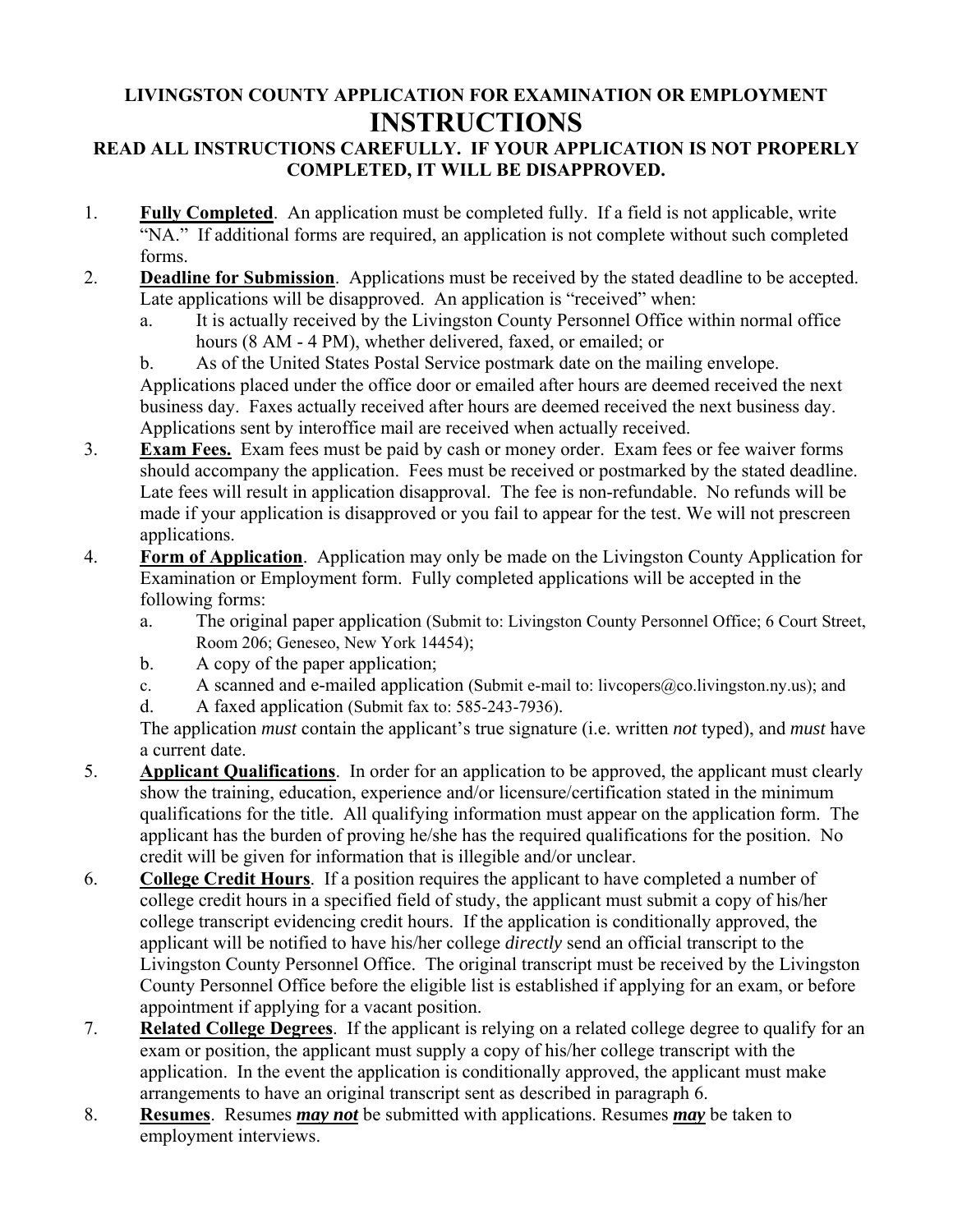

# **LIVINGSTON COUNTY APPLICATION FOR EXAMINATION OR EMPLOYMENT**

#### **Livingston County Personnel Office**

Livingston County Government Center 6 Court St., Room 206 Geneseo, NY 14454

E-mail address: LivCoPers@co.livingston.ny.us Telephone: (585) 243-7570 Fax number: (585) 243-7936



## **1. Examination/Position Title**

#### **Complete all parts of this section.**

| Complete an parts of this secuon.     |                                                         |  |
|---------------------------------------|---------------------------------------------------------|--|
| I am applying for:                    | $\Box$ A Civil Service examination. The exam number is: |  |
|                                       |                                                         |  |
|                                       | $\Box$ An open position with Livingston County          |  |
| The title of the exam or position is: |                                                         |  |

## **2. My Personal Information**

#### **Complete all parts of this section.**

| My name is:                                                          |                                                  |
|----------------------------------------------------------------------|--------------------------------------------------|
| My current mailing address is:                                       |                                                  |
| I currently live at (i.e. my physical address is):                   | $\Box$ The same as my mailing address.           |
|                                                                      | $\Box$ Different from my mailing address. My     |
|                                                                      | physical address is:                             |
|                                                                      |                                                  |
| My physical address is my permanent                                  | $\Box$ True0                                     |
| residence.                                                           | $\square$ False. My permanent residence physical |
|                                                                      | address is:                                      |
|                                                                      |                                                  |
| I have lived within Livingston County for at                         | $\Box$ True0                                     |
| least the last 4 months.                                             | $\Box$ False0                                    |
| My permanent address is located within                               | State:                                           |
| (complete all categories that apply):                                | County:                                          |
|                                                                      | Town:                                            |
|                                                                      | Village:                                         |
|                                                                      | School District:                                 |
| My e-mail address is:                                                |                                                  |
| [Providing this address is optional. If you provide                  |                                                  |
| your e-mail address, it may be used for<br>communications with you.] |                                                  |
| My r hone pumber is:                                                 |                                                  |
|                                                                      |                                                  |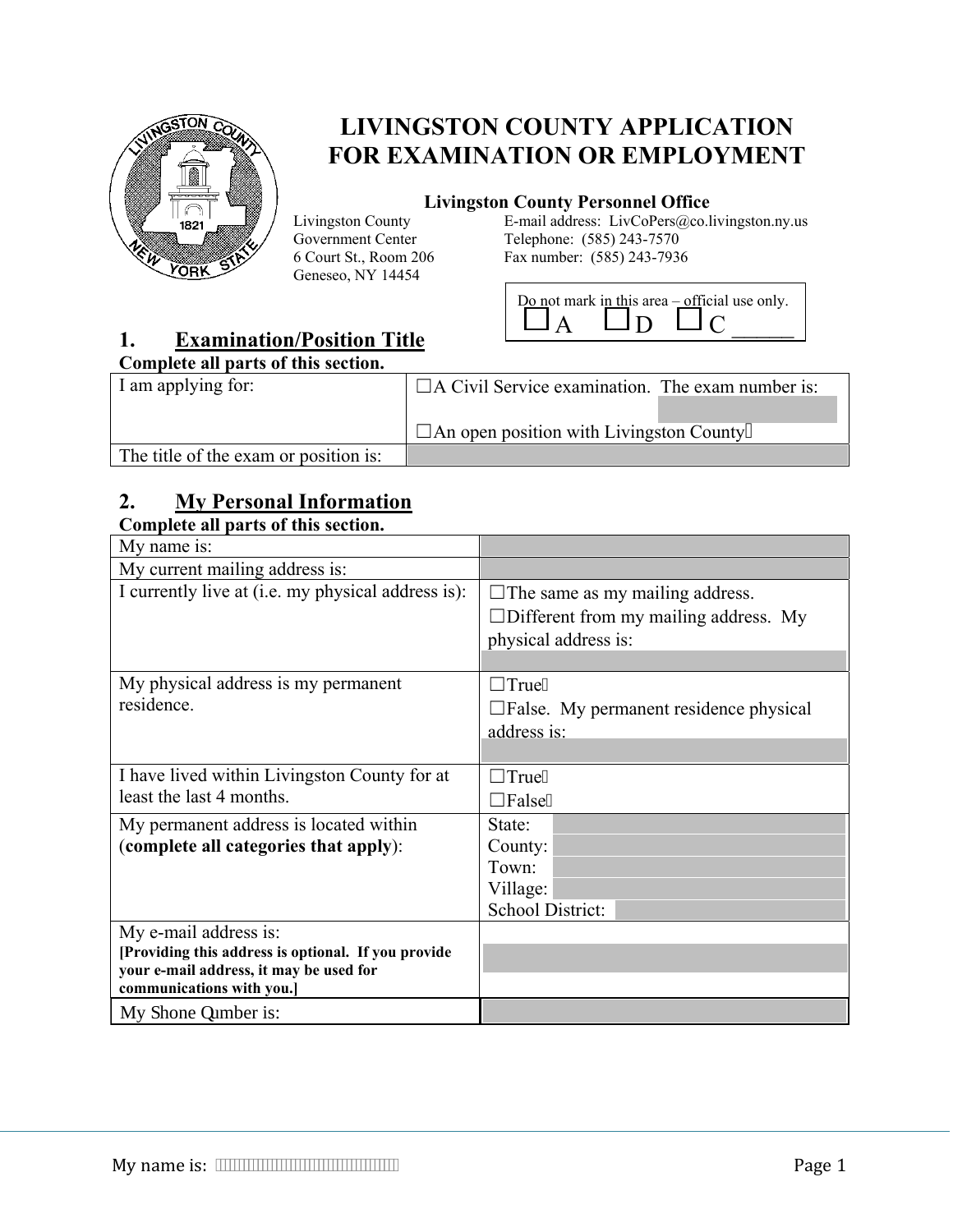## **3. My Right to Work in the United States**

| Complete all parts of this section.  |                                                            |
|--------------------------------------|------------------------------------------------------------|
| I have the legal right to accept     | $\Box$ True0                                               |
| employment within the United States. | $\Box$ False0                                              |
|                                      |                                                            |
| I am at least 18 years of age.       | $\Box$ True0                                               |
|                                      | $\square$ False. I have working papers that allow me to do |
|                                      | the type of work for which I have applied.                 |
|                                      | $\Box$ True0 $\Box$ False0                                 |

## **4. Examination Information**

#### *2QO\FRPSOHWHWKLVVHFWLRQLI\RXDUHFXUUHQWO\DSSO\LQJWRWDNHD&LYLO6HUYLFHH[DP* **If you are not applying for an exam, proceed to section 5.**

| the last 6 months.<br>$\Box$ False0                                                               |  |
|---------------------------------------------------------------------------------------------------|--|
| I am applying for the Police<br>$\Box$ True. My date of birth is:                                 |  |
| Officer and/or Deputy<br>$\Box$ False0                                                            |  |
| Sheriff/Road Patrol exam.                                                                         |  |
| I wish to apply for veterans'<br>$\Box$ True. You must attach a completed veterans' credits form  |  |
| credits.<br>with your DD214 form. Contact the Personnel Office for the                            |  |
| veterans' credits form.                                                                           |  |
| $\Box$ False0                                                                                     |  |
| I need an alternate test date.<br>$\Box$ True. You must review the alternate test date policy to  |  |
| determine if you are potentially eligible. If so, you must                                        |  |
| apply for the alternate test date at least 2 weeks prior to the                                   |  |
| exam if the need for the alternate test date is known at that                                     |  |
| time. Otherwise, you must apply within 3 business days of                                         |  |
| the date on which you become aware of your need for an                                            |  |
| alternate test date. Contact the Personnel Office for the                                         |  |
| request form.                                                                                     |  |
| $\Box$ False0                                                                                     |  |
| I need special arrangements for<br>$\Box$ True. No later than 2 weeks prior to the exam, you must |  |
| this exam due to my religious<br>submit a written request explaining the special arrangements     |  |
| observance.<br>you need and providing an explanation of why the                                   |  |
| arrangements are needed.                                                                          |  |
| $\Box$ False0                                                                                     |  |
| I need special arrangements for<br>$\Box$ True. No later than 2 weeks prior to the exam, you must |  |
| this exam due to my disability.<br>submit a completed Exam Accommodation Request form.            |  |
| Contact the Personnel Office for this form0                                                       |  |
| $\Box$ False0                                                                                     |  |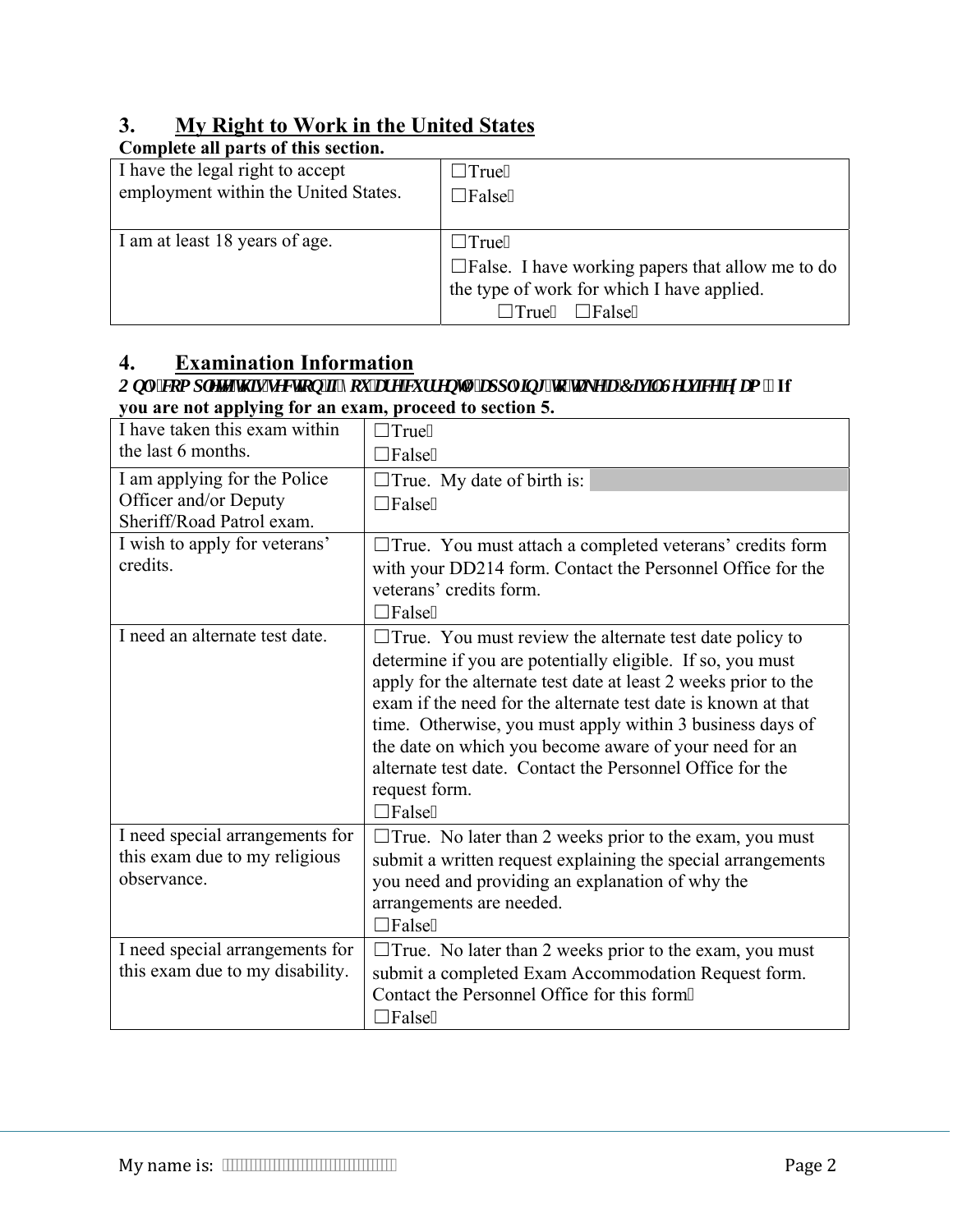## **5. My Background Information**

| Complete all parts of this section.                                                                                                                                                                                              |                                                                                                                                                                                                                                  |
|----------------------------------------------------------------------------------------------------------------------------------------------------------------------------------------------------------------------------------|----------------------------------------------------------------------------------------------------------------------------------------------------------------------------------------------------------------------------------|
| I have:<br>Been discharged from employment for<br>٠<br>reasons other than lack of work;<br>Resigned from employment in lieu of<br>termination; AND/OR<br>Been <i>dishonorably</i> discharged from the<br>п<br>U.S. Armed Forces. | $\Box$ True. Submit a completed Employment<br>Discharge form with your application for each<br>of your terminations that fall within any of<br>these categories. Contact the Personnel Office<br>for this form.<br>$\Box$ False. |
| I have been convicted of one or more<br>misdemeanor and/or felony crimes.                                                                                                                                                        | $\Box$ True. Submit a completed Sworn Statement<br>form with your application for each<br>conviction. Contact the Personnel Office for<br>this form.<br>$\Box$ False0                                                            |
| "I work for Livingston County presently.                                                                                                                                                                                         | $\Box$ True0<br>I work for the following department:<br>I work in the following job title:<br>$\Box$ False.                                                                                                                      |
| I have worked for Livingston County in the past.                                                                                                                                                                                 | $\Box$ "rue(<br>I worked for the following department(s):<br>I worked in the following job title(s):<br>False(                                                                                                                   |

## **6. My License Information**

| Complete all sections.        |                                                               |
|-------------------------------|---------------------------------------------------------------|
| I have a valid New York State | $\Box$ True.                                                  |
| driver's license.             | My license has no restrictions that would affect my ability   |
|                               | to work.                                                      |
|                               | $\Box$ True0                                                  |
|                               | $\square$ False. The restrictions on my license are:          |
|                               |                                                               |
|                               | $\Box$ False.                                                 |
|                               | I have a valid driver's license from another state within the |
|                               | U.S.                                                          |
|                               | $\Box$ True. My license is from the state of:                 |
|                               |                                                               |
|                               | <b>Tralse0</b>                                                |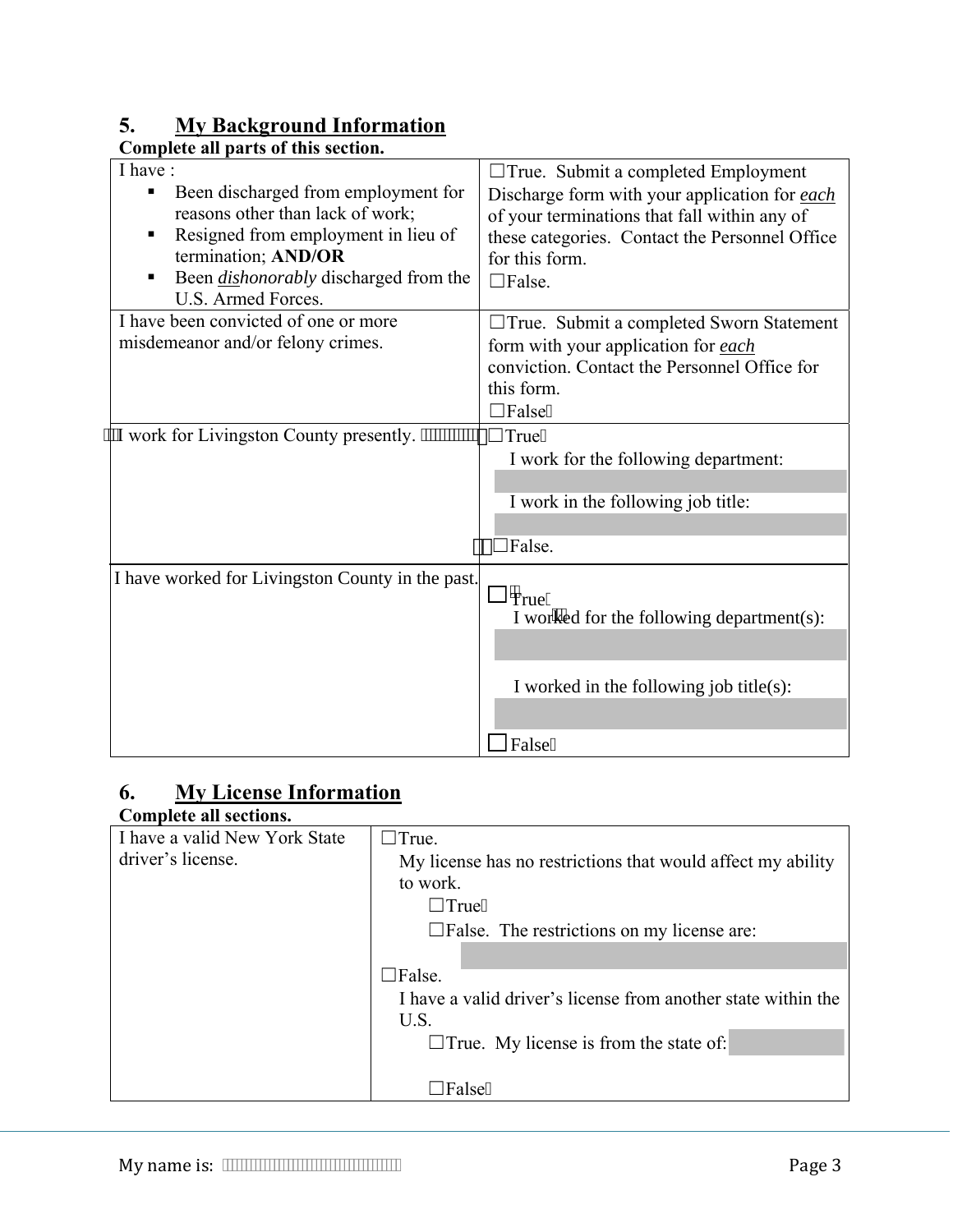| I have a valid New York State                 | $\Box$ True0                                                 |
|-----------------------------------------------|--------------------------------------------------------------|
| commercial driver's license.                  | The class of my license is:                                  |
|                                               | I have endorsements0                                         |
|                                               | $\Box$ True. My endorsements are:                            |
|                                               |                                                              |
|                                               | $\Box$ False0                                                |
|                                               | My license has no restrictions that would affect my          |
|                                               | ability to work.                                             |
|                                               | $\Box$ True.                                                 |
|                                               | $\Box$ False. The restrictions on my license are:            |
|                                               |                                                              |
|                                               | False <sub>0</sub>                                           |
| I have one or more New York                   | □ True. For each professional license/certification, provide |
| State professional licenses                   | the following:                                               |
| and/or certifications (not                    | The type of license/certification:                           |
| including a commercial driver's               | License/certification number:                                |
| license).                                     | Date license/certification first issued:                     |
|                                               | Date current license/certification expires:                  |
| (If you have more than one                    | Whether the license/certification is currently in good       |
| New York State professional                   | standing with no restrictions?                               |
| license and/or certification                  | $\Box$ Yes0                                                  |
| please use page 13 for the                    | $\Box$ No. If there are any restrictions on the              |
| others.)                                      | license, explain those restrictions and how they             |
|                                               | affect your ability to work in y g'warg'hat                  |
|                                               | which you are applying:                                      |
|                                               |                                                              |
|                                               |                                                              |
|                                               |                                                              |
|                                               | False <sub>0</sub>                                           |
| I have one or more currently                  | □ True. For each professional license/certification, provide |
| valid professional licenses                   | the following:                                               |
| and/or certifications issued by a             | The type of license:                                         |
| state within the U.S. other than<br>New York. | The state that issued the license:                           |
|                                               | $\exists$ False0                                             |
| (If you have more than one                    |                                                              |
| currently valid professional                  |                                                              |
| license and/or certification                  |                                                              |
| please use page 13 for the                    |                                                              |
| others.)                                      |                                                              |
|                                               |                                                              |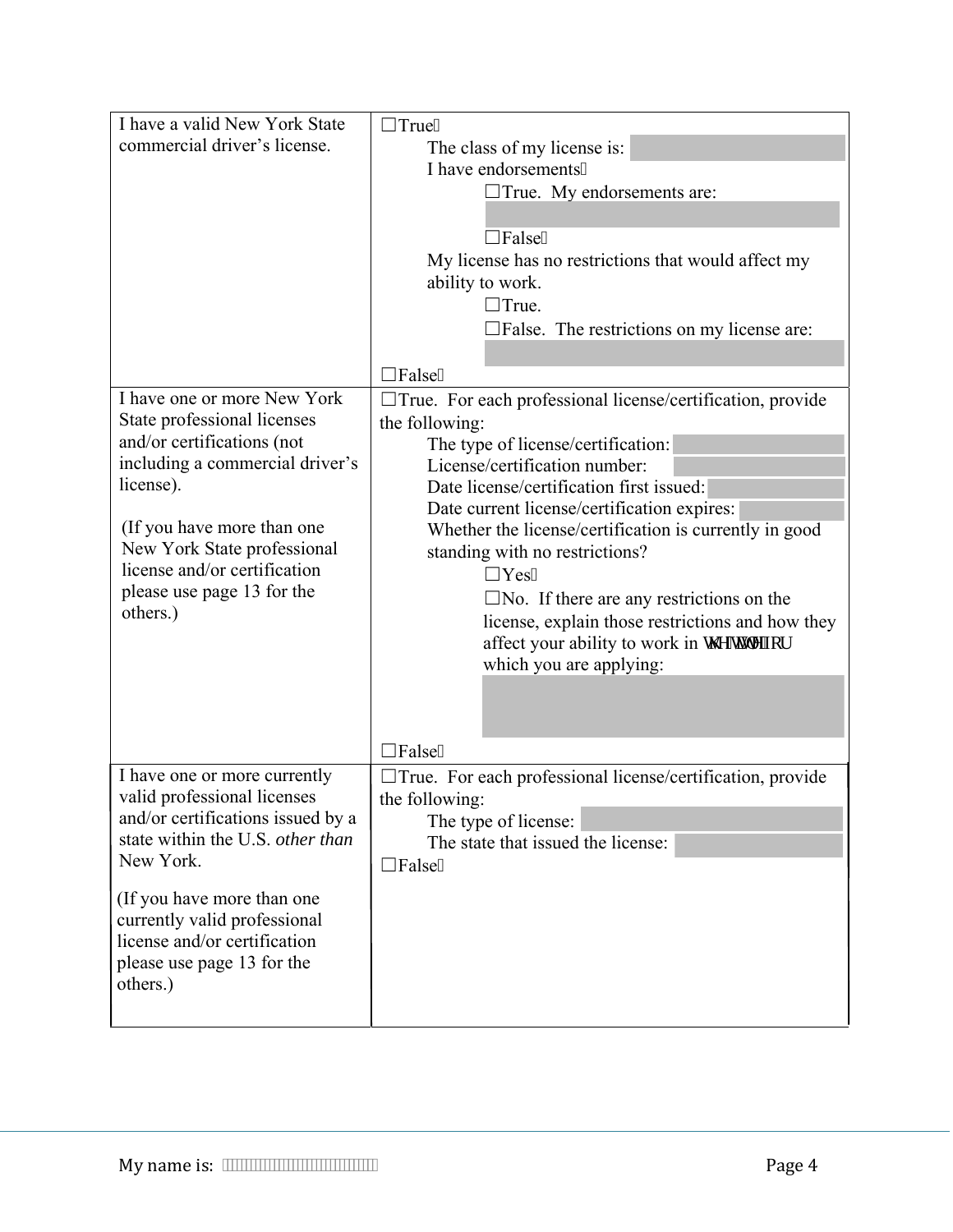# **7. My Education**

| Complete this table fully.                                                                                  |                                                                                                                                                                                                                                                                                                                                     |
|-------------------------------------------------------------------------------------------------------------|-------------------------------------------------------------------------------------------------------------------------------------------------------------------------------------------------------------------------------------------------------------------------------------------------------------------------------------|
| I have participated in<br>the following type(s)<br>of education. (Check<br>every category that<br>applies.) | $\Box$ High school. Complete the "a" section below.<br>$\Box$ Trade School or Program. Complete the "b" section below.<br>□ Undergraduate Degree Program. Complete the "c" section below.<br>□ Graduate Degree Program. Complete the "d" section below.<br>$\Box$ Other schools or special courses. Complete the "e" section below. |
|                                                                                                             | $\Box$ I have college credit hours meeting the minimum qualifications of<br>the title for which I am submitting this application. Complete the "f"<br>section below.                                                                                                                                                                |

#### **For each of the types of education you checked above, complete the corresponding section(s) below.**

#### **a. High school**

| I have a high school diploma or | $\Box$ True. My diploma was issued by: |
|---------------------------------|----------------------------------------|
| high school equivalency         | $\Box$ False.                          |
| diploma.                        |                                        |

#### **b. Trade school or program**

| I participated in an official trade school and/or | $\Box$ True. The school or program was:           |
|---------------------------------------------------|---------------------------------------------------|
| trade program.                                    |                                                   |
|                                                   | $\Box$ False.                                     |
| The trade for which I received training was:      |                                                   |
| I successfully completed the program.             | $\Box$ True.                                      |
|                                                   | $\Box$ False.                                     |
| The trade for which I received training is a      | $\Box$ True. My training and/or experience places |
| skilled building and/or construction trade.       | me at the following skilled trade level:          |
|                                                   | $\Box$ Apprentice0                                |
|                                                   | $\Box$ Journeyman0                                |
|                                                   | $\Box$ Master0                                    |
|                                                   | $\Box$ Other. Please specify-                     |
|                                                   | $\Box$ False.                                     |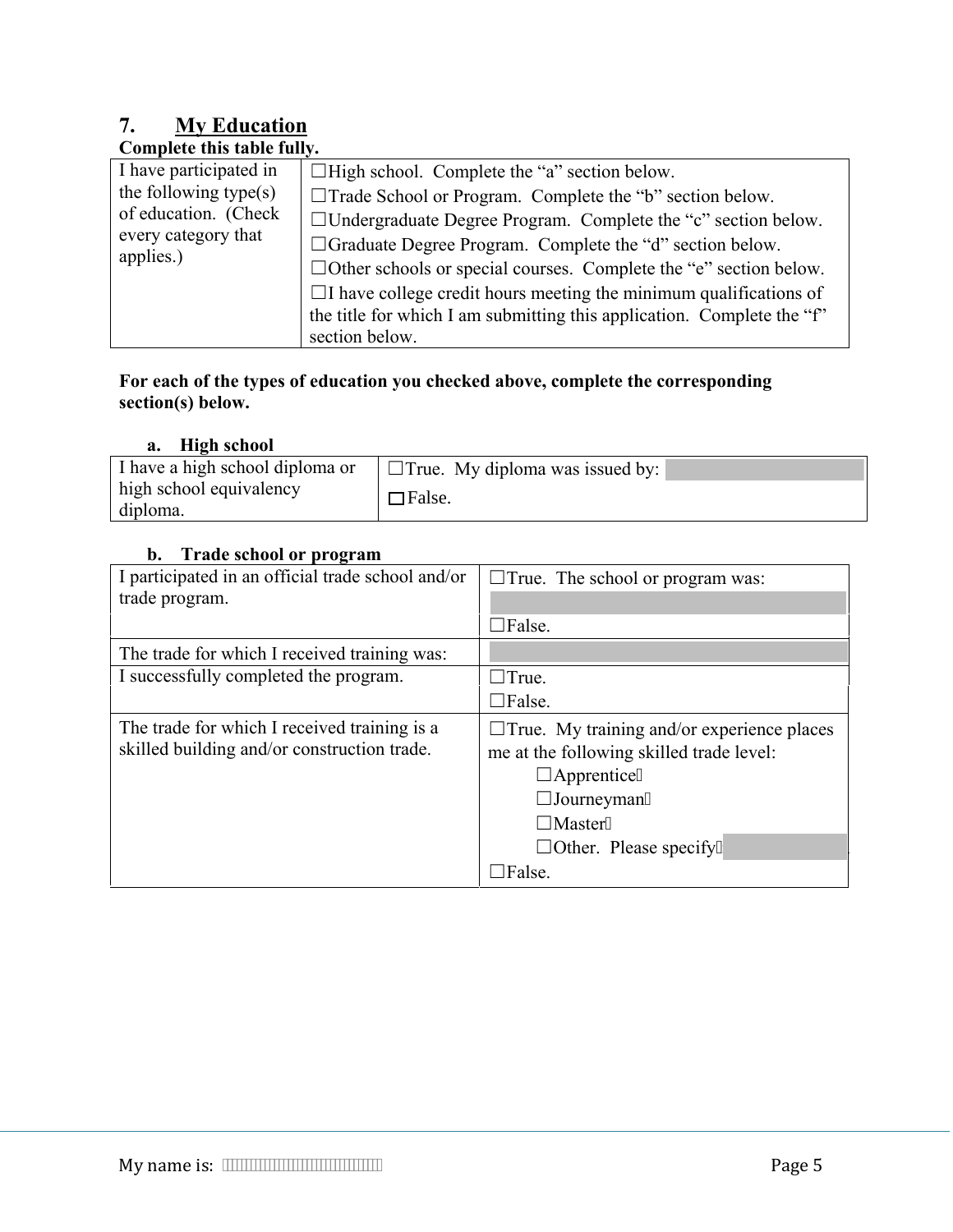#### **c. Undergraduate degree program (for Associate's and/or Bachelor's degrees)**

| The name(s) of the college(s)/university(ies) I |                                                 |
|-------------------------------------------------|-------------------------------------------------|
| attended was/were:                              |                                                 |
| My major(s) was/were:                           |                                                 |
| The degree I received was:                      | $\Box$ Associate's degree in:                   |
|                                                 | $\Box$ Bachelor's degree in:                    |
|                                                 | $\Box$ I did not receive a degree.              |
| My degree is:                                   | $\Box$ A degree named in the minimum            |
|                                                 | qualifications for this title.                  |
|                                                 | $\Box$ Closely related to a degree named in the |
|                                                 | minimum qualifications for this title.          |
|                                                 | (Complete section "f" below.)                   |
|                                                 | $\Box$ I do not have a degree.                  |
|                                                 | $\Box$ None of the above apply.                 |
| Date degree expected.                           |                                                 |

#### **d. Graduate degree program (for advanced degrees, i.e. beyond Bachelor's degrees)**

| The name(s) of the college(s)/university(ies) I |                                                 |
|-------------------------------------------------|-------------------------------------------------|
| attended was/were:                              |                                                 |
| My major(s) was/were:                           |                                                 |
| The degree I received was:                      | $\Box$ Master's degree in:                      |
|                                                 | $\Box$ Doctorate degree in:                     |
|                                                 | $\Box$ I did not receive a degree.              |
| My degree is:                                   | $\Box$ A degree named in the minimum            |
|                                                 | qualifications for this title.                  |
|                                                 | $\Box$ Closely related to a degree named in the |
|                                                 | minimum qualifications for this title.          |
|                                                 | (Complete section "f" below.)                   |
|                                                 | $\Box$ I do not have a degree.                  |
|                                                 | $\Box$ None of the above apply.                 |

#### **e. Other schools or programs**

| School or program $#1$ | The name of the school was:                 |
|------------------------|---------------------------------------------|
|                        | The subject of study was:                   |
|                        | The degree or certification I received was: |
| School or program #2   | The name of the school was:                 |
|                        | The subject of study was:                   |
|                        | The degree or certification I received was: |
| School or program #3   | The name of the school was:                 |
|                        | The subject of study was:                   |
|                        | The degree or certification I received was: |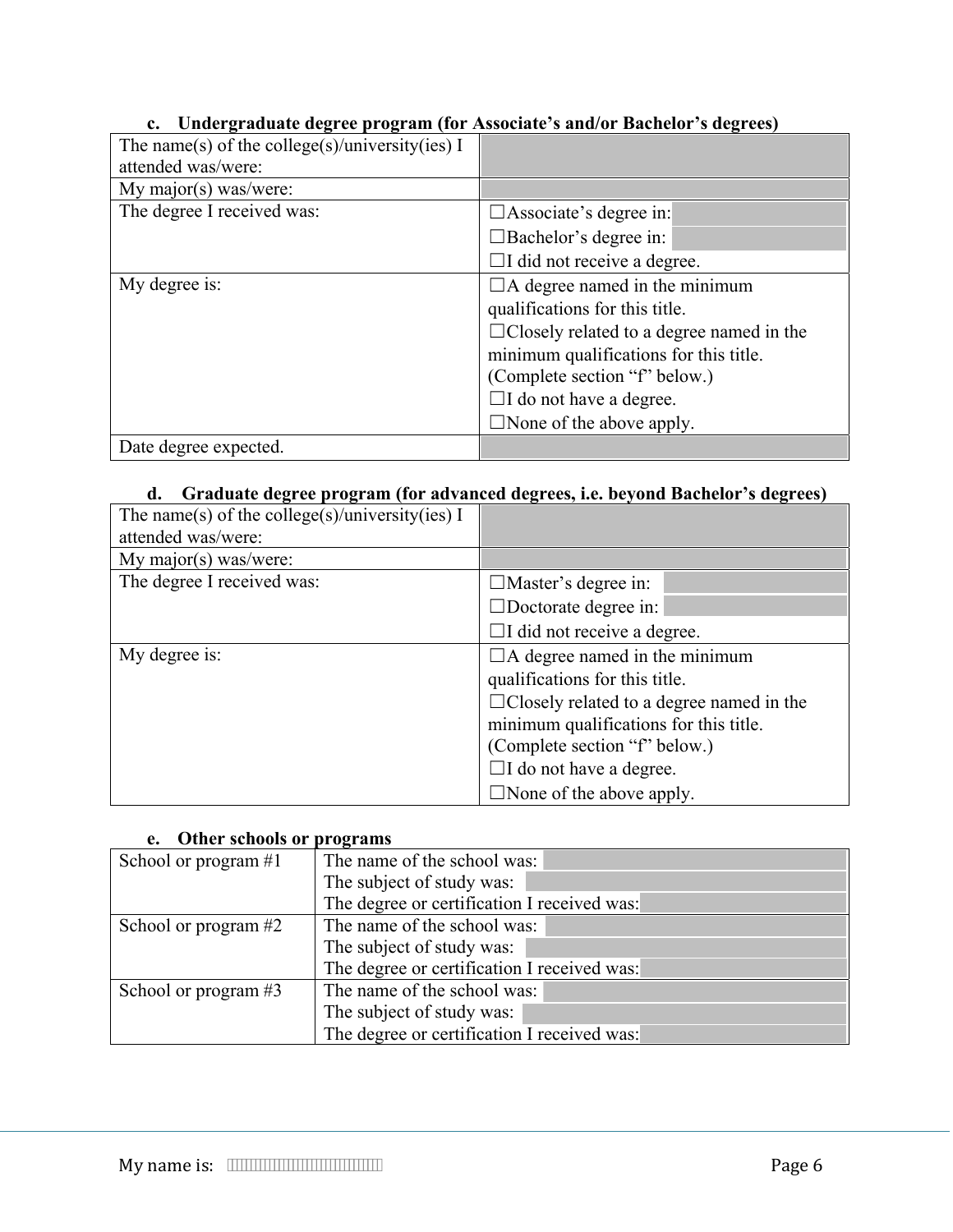- **f. College credit hours:** 
	- **Toward meeting minimum qualifications (if the minimum qualifications require a certain number of credit hours in a field of study), OR**
	- **You are claiming your degree is a closely related degree to the degrees specified in the minimum qualifications.**

| Name of course | Area of study | <b>Credit hours earned</b> | <b>Grade for class</b> |
|----------------|---------------|----------------------------|------------------------|
|                |               |                            |                        |
|                |               |                            |                        |
|                |               |                            |                        |
|                |               |                            |                        |
|                |               |                            |                        |
|                |               |                            |                        |
|                |               |                            |                        |
|                |               |                            |                        |
|                |               |                            |                        |
|                |               |                            |                        |
|                |               |                            |                        |
|                |               |                            |                        |
|                |               |                            |                        |
|                |               |                            |                        |
|                |               |                            |                        |

#### **Complete the table below with your relevant course work**.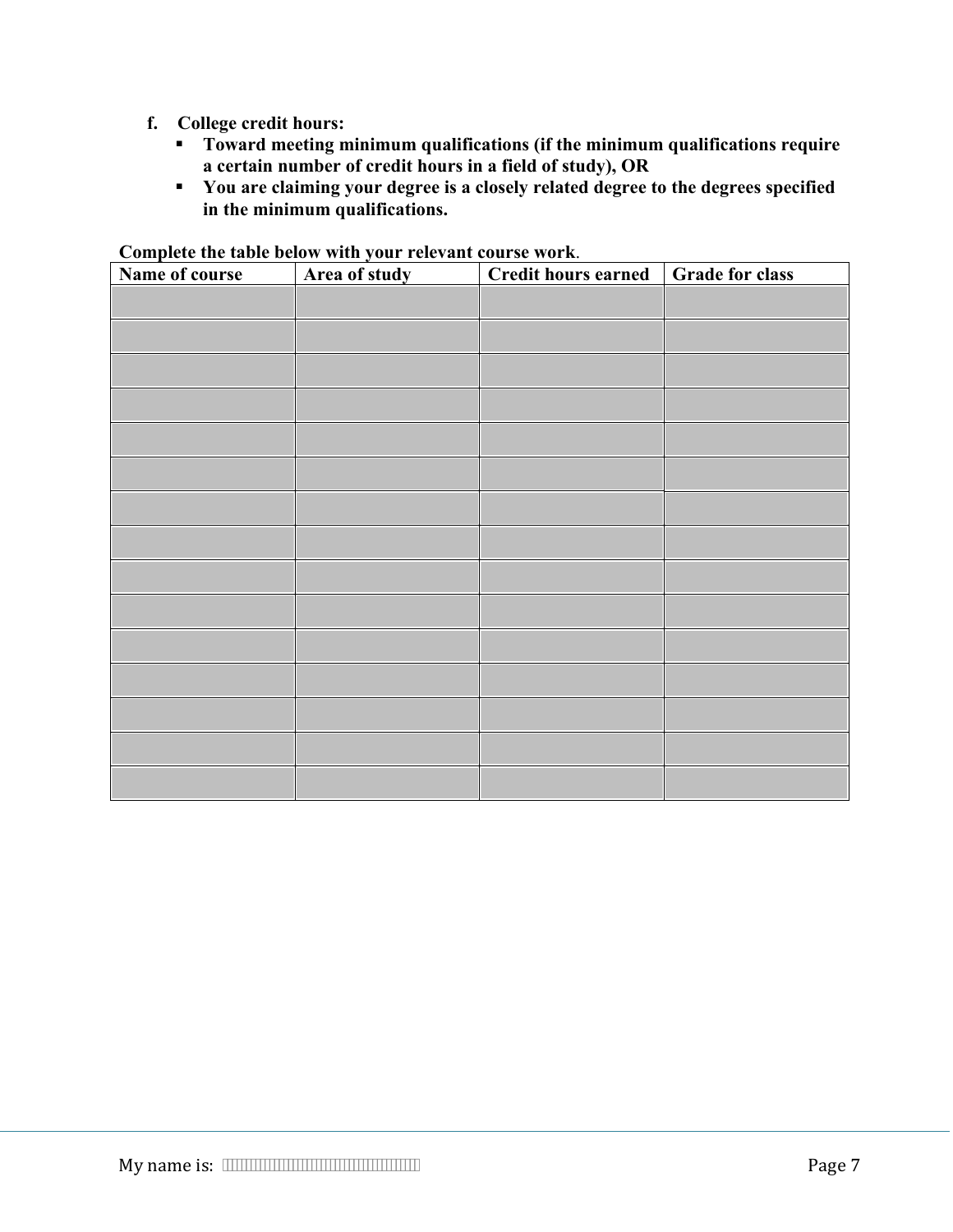# **8. My Work Experience**

|                       | <b>Current job.</b> (If you have more than one current job, enter data here for the job you consider to |
|-----------------------|---------------------------------------------------------------------------------------------------------|
| be your primary job.) |                                                                                                         |

| I am currently working.             | $\Box$ True.           |                                                            |                      |  |
|-------------------------------------|------------------------|------------------------------------------------------------|----------------------|--|
|                                     |                        | $\square$ False. Proceed to the next table.                |                      |  |
| My current job is paid.             | $\Box$ True.           |                                                            |                      |  |
|                                     |                        | $\square$ False. Complete the remainder of this table with |                      |  |
|                                     |                        | "employer" meaning the person for whom you do work. I      |                      |  |
|                                     | work as a/an:          |                                                            |                      |  |
|                                     |                        | " $\Box$ Volunteer0                                        |                      |  |
|                                     | $\Box$ Intern0         |                                                            | The Type of Work is: |  |
|                                     |                        | $\Box$ Other unpaid worker.                                |                      |  |
| My current employer is:             | Employer name:         |                                                            |                      |  |
| My employer's address is:           | Town/City:             |                                                            |                      |  |
|                                     | State:                 |                                                            |                      |  |
| My job title is:                    |                        |                                                            |                      |  |
| I began working in this title in:   | Month                  | Year                                                       |                      |  |
| My primary job duties are:          | 1.                     |                                                            |                      |  |
| (If you need more space,            | 2.                     |                                                            |                      |  |
| please use page 13)                 | 3.<br>$\overline{4}$ . |                                                            |                      |  |
|                                     | 5.                     |                                                            |                      |  |
| Other job duties I perform          |                        |                                                            |                      |  |
| regularly are:                      |                        |                                                            |                      |  |
| My average hours of work per        |                        |                                                            |                      |  |
| week are <i>(not</i> including      |                        |                                                            |                      |  |
| overtime):                          |                        |                                                            |                      |  |
| <b>OPTIONAL.</b> This is additional |                        |                                                            |                      |  |
| information I would like to         |                        |                                                            |                      |  |
| provide about this work             |                        |                                                            |                      |  |
| experience.                         |                        |                                                            |                      |  |

## **Current or prior relevant jobs**.

| I have had prior employment or other current<br>employment not described above that is<br>relevant to the title for which I am applying. | $\Box$ True.<br>Describe your relevant prior<br>п<br>experience below.<br>• All qualifying experience must be<br>described fully on this application.<br>• You do not need to repeat the current<br>job you described above.<br>■ "Employer" as used below means any<br>person for whom you worked, even if<br>not paid. |
|------------------------------------------------------------------------------------------------------------------------------------------|--------------------------------------------------------------------------------------------------------------------------------------------------------------------------------------------------------------------------------------------------------------------------------------------------------------------------|
|                                                                                                                                          | $\Box$ False. Proceed to section ; .                                                                                                                                                                                                                                                                                     |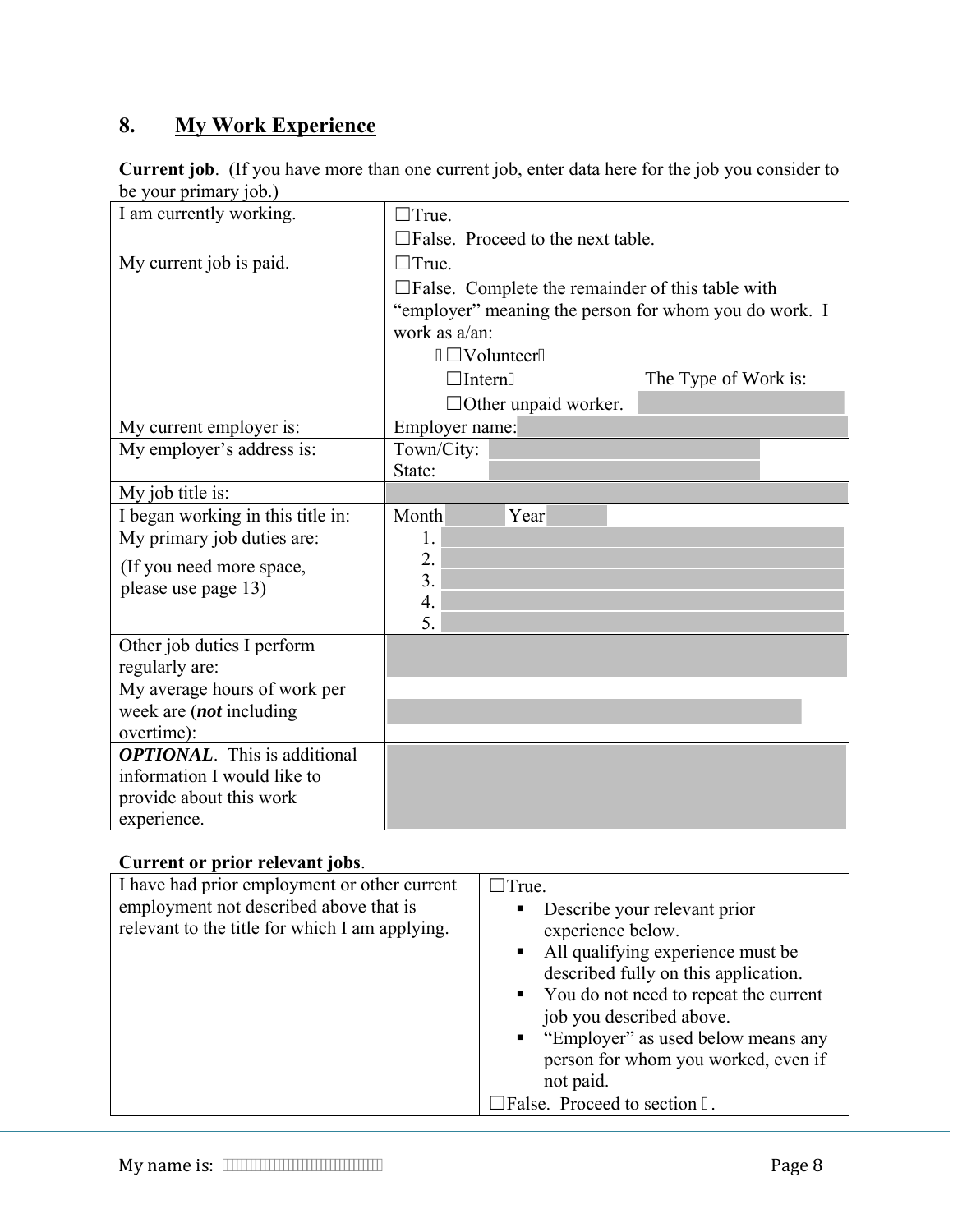#### **Relevant Job #**1

 **Note: If you had more than one job with the same employer, each job should be listed as a separate job.** 

| My employer is/was:                                                                                          |                                                                                                                                                                                                         |                                                                                                                         |
|--------------------------------------------------------------------------------------------------------------|---------------------------------------------------------------------------------------------------------------------------------------------------------------------------------------------------------|-------------------------------------------------------------------------------------------------------------------------|
| My employer's address is:                                                                                    | Town/City:<br>State:                                                                                                                                                                                    |                                                                                                                         |
| My job title is/was:                                                                                         |                                                                                                                                                                                                         |                                                                                                                         |
| I began working in this title in:                                                                            | Month<br>Year                                                                                                                                                                                           |                                                                                                                         |
| My work ended:                                                                                               | $\Box$ My work ended in: Month<br>My work ended because:<br>$\Box$ I resigned or retired.<br>$\Box$ I was fired.<br>$\Box$ I was laid off due to lack of work.<br>$\Box$ This employment has not ended. | 'Year<br>$\Box$ I resigned/retired to avoid being fired.<br>$\Box$ I did <i>not</i> resign/retire to avoid being fired. |
| My primary job duties are:                                                                                   | 1.                                                                                                                                                                                                      |                                                                                                                         |
| (If you need more space,<br>please use page 13)                                                              | 2.<br>3.<br>4.<br>5.                                                                                                                                                                                    |                                                                                                                         |
| Other job duties I perform<br>regularly are:                                                                 |                                                                                                                                                                                                         |                                                                                                                         |
| My average hours of work per<br>week are <i>(not</i> including<br>overtime):                                 |                                                                                                                                                                                                         |                                                                                                                         |
| This work is:                                                                                                | $\square$ Paid0<br>$\Box$ Unpaid volunteer0<br>$\Box$ Unpaid intern0<br>$\Box$ Other unpaid work. The type of work is:                                                                                  |                                                                                                                         |
| <b>OPTIONAL.</b> This is additional<br>information I would like to<br>provide about this work<br>experience. |                                                                                                                                                                                                         |                                                                                                                         |
| I have had other relevant job<br>experience I would like to<br>describe.                                     | $\Box$ True. Continue below.<br>$\Box$ False. Proceed to section;                                                                                                                                       |                                                                                                                         |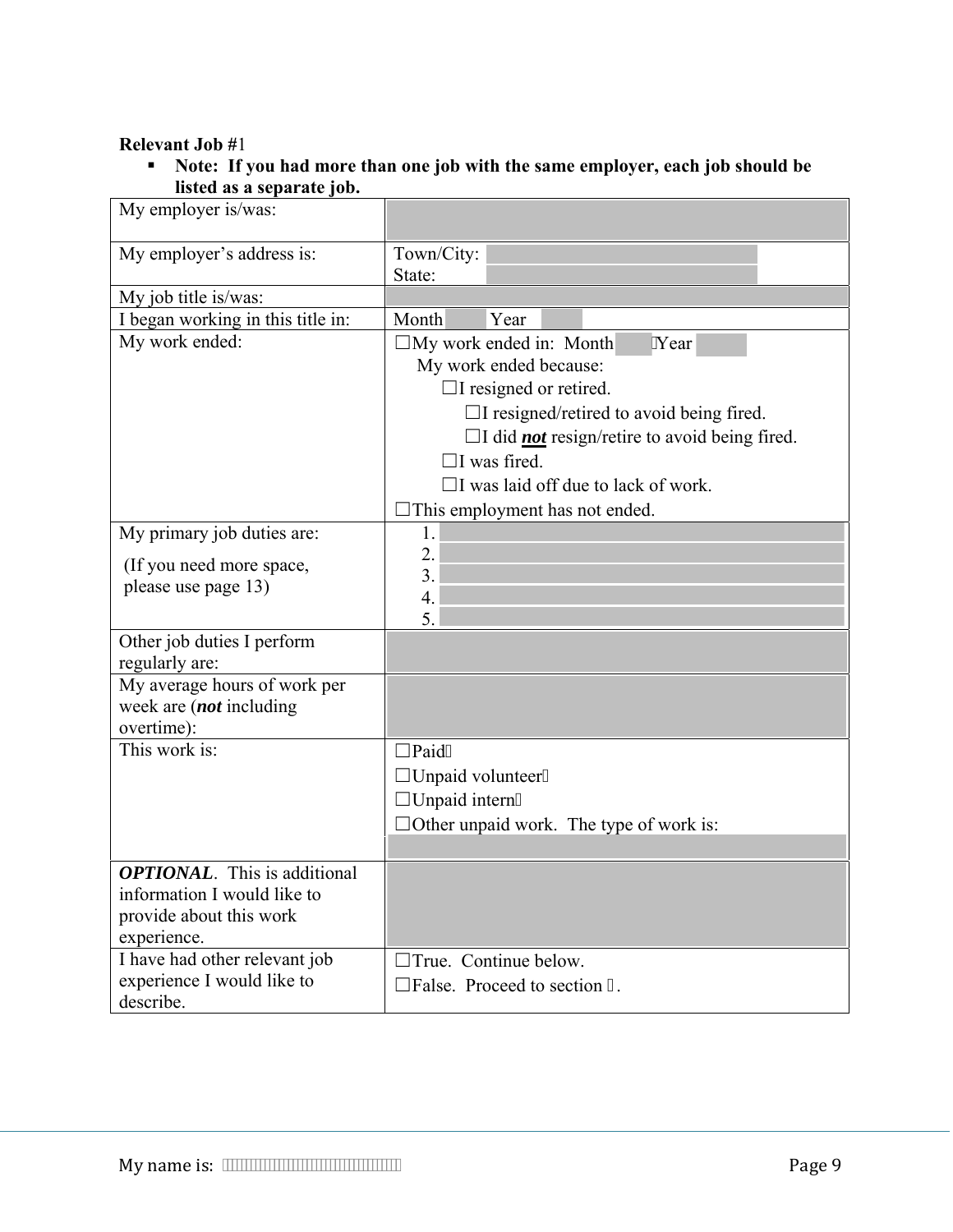#### **Relevant Job #2**

| My employer is/was:                                                                                           |                                                                                                                                                                                                                                                                                                                            |
|---------------------------------------------------------------------------------------------------------------|----------------------------------------------------------------------------------------------------------------------------------------------------------------------------------------------------------------------------------------------------------------------------------------------------------------------------|
| My employer's address is:                                                                                     | Town/City:<br>State:                                                                                                                                                                                                                                                                                                       |
| My job title is/was:                                                                                          |                                                                                                                                                                                                                                                                                                                            |
| I began working in this title in:                                                                             | Month<br>Year                                                                                                                                                                                                                                                                                                              |
| My work ended:                                                                                                | $\Box$ My work ended in: Month<br>Year<br>My work ended because:<br>$\Box$ I resigned or retired.<br>$\Box$ I resigned/retired to avoid being fired.<br>$\Box$ I did <i>not</i> resign/retire to avoid being fired.<br>$\Box$ I was fired.<br>$\Box$ I was laid off due to lack of work.<br>This employment has not ended. |
| My primary job duties are:<br>(If you need more space,<br>please use page 13)                                 | 1.<br>2.<br>3.<br>4.<br>5.                                                                                                                                                                                                                                                                                                 |
| Other job duties I perform<br>regularly are:                                                                  |                                                                                                                                                                                                                                                                                                                            |
| My average hours of work per<br>week are (not including<br>overtime):                                         |                                                                                                                                                                                                                                                                                                                            |
| This work is:                                                                                                 | $\square$ Paid.<br>$\Box$ Unpaid volunteer.<br>$\Box$ Unpaid intern.<br>$\Box$ Other unpaid work. The type of work is:                                                                                                                                                                                                     |
| <b>OPTIONAL</b> . This is additional<br>information I would like to<br>provide about this work<br>experience. |                                                                                                                                                                                                                                                                                                                            |
| I have had other relevant job<br>experience I would like to<br>describe.                                      | $\Box$ True. Continue below.<br>$\Box$ False. Proceed to section 9.                                                                                                                                                                                                                                                        |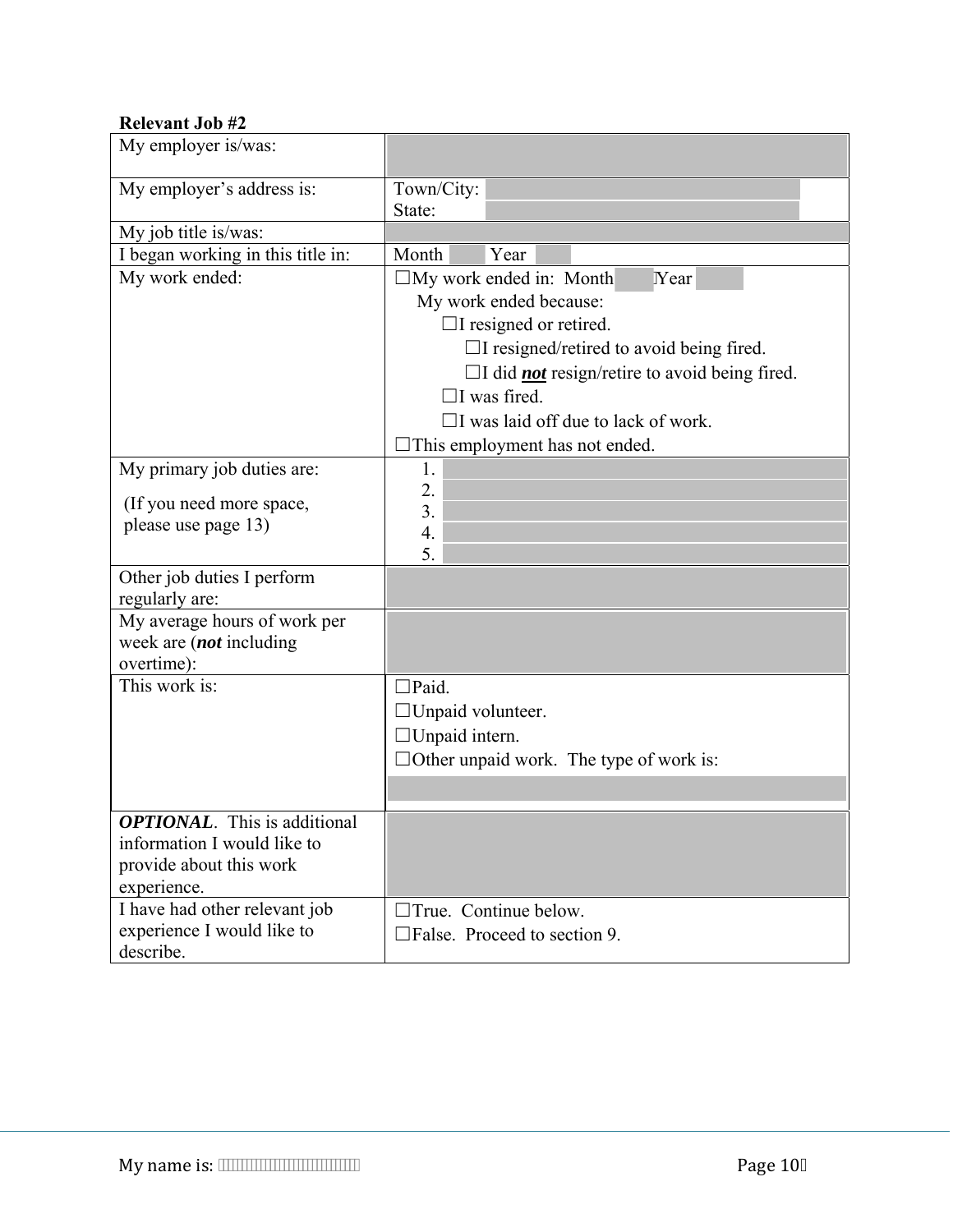#### **Relevant Job #3**

| My employer is/was:                             |                                                             |
|-------------------------------------------------|-------------------------------------------------------------|
| My employer's address is:                       | Town/City:<br>State:                                        |
| My job title is/was:                            |                                                             |
| I began working in this title in:               | Month<br>Year                                               |
| My work ended:                                  | $\Box$ My work ended in: Month<br>Year                      |
|                                                 | My work ended because:                                      |
|                                                 | $\Box$ I resigned or retired.                               |
|                                                 | $\Box$ I resigned/retired to avoid being fired.             |
|                                                 | $\Box$ I did <i>not</i> resign/retire to avoid being fired. |
|                                                 | $\Box$ I was fired.                                         |
|                                                 | $\Box$ I was laid off due to lack of work.                  |
|                                                 | This employment has not ended.                              |
| My primary job duties are:                      | 1.                                                          |
|                                                 | 2.                                                          |
| (If you need more space,<br>please use page 13) | 3.                                                          |
|                                                 | 4.                                                          |
|                                                 | 5.                                                          |
| Other job duties I perform                      |                                                             |
| regularly are:                                  |                                                             |
| My average hours of work per                    |                                                             |
| week are (not including                         |                                                             |
| overtime):<br>This work is:                     | $\square$ Paid.                                             |
|                                                 |                                                             |
|                                                 | $\Box$ Unpaid volunteer.                                    |
|                                                 | $\Box$ Unpaid intern.                                       |
|                                                 | $\Box$ Other unpaid work. The type of work is:              |
|                                                 |                                                             |
| <b>OPTIONAL.</b> This is additional             |                                                             |
| information I would like to                     |                                                             |
| provide about this work<br>experience.          |                                                             |
| I have had other relevant job                   | $\Box$ True. Obtain additional work experience pages and    |
| experience I would like to                      | attach them to your application. The additional pages may   |
| describe.                                       | be obtained from the Personnel Office or from the           |
|                                                 | Personnel page of the County's website at:                  |
|                                                 | www.livingstoncounty.us (go to "Departments," select        |
|                                                 | "Personnel Department," and select "Employment              |
|                                                 | Application and Other Forms."                               |
|                                                 | $\Box$ False. Proceed to section;                           |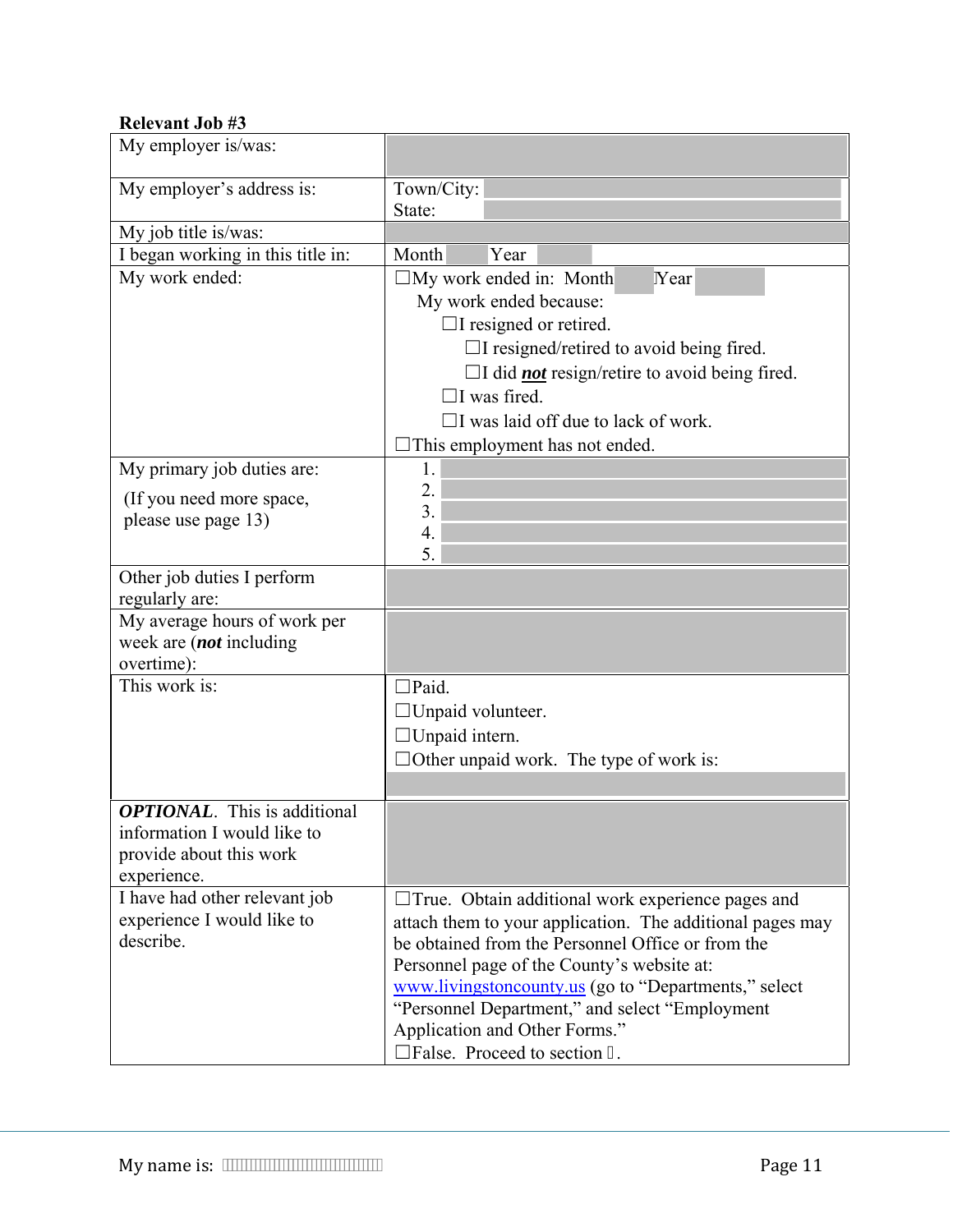## **9. Equal Employment Opportunity statement**

 New York and Federal law prohibits discrimination in employment because of age, race, creed, color, national origin, sex, sexual orientation, non-disqualifying disability, marital status, religion, genetic information, gender identity, and gender orientation. Accordingly, nothing in this application should be viewed as expressing any limitation, specification, or discrimination as to these protected classifications or any others, in connection with employment by Livingston County municipalities.

### **10. Affirmation, Signature, and Date**

I affirm that the statements made in this application, including any attached/included documents (in any format including, but not limited to, electronic and paper), are true under penalties of perjury. I understand that any misrepresentations may result in my disqualification for examination/appointment or my removal from employment following appointment.

| My signature:        |  |  |
|----------------------|--|--|
| (Signature must be   |  |  |
| hand written. It may |  |  |
| not be typed.)       |  |  |
| Date:                |  |  |

| Do not mark in this area. Reserved for use by Livingston County Personnel. |  |  |
|----------------------------------------------------------------------------|--|--|
|                                                                            |  |  |

| Date Received: |  |  |
|----------------|--|--|
|                |  |  |

| Fee Received:                                                                                                               |       |
|-----------------------------------------------------------------------------------------------------------------------------|-------|
| By:<br><u> 1989 - Jan Samuel Barbara, margaret e populazion del control del control del control del control de la provi</u> |       |
| Reasons for disapproval or conditional approval:                                                                            |       |
|                                                                                                                             |       |
|                                                                                                                             |       |
| $\overline{2}$                                                                                                              |       |
|                                                                                                                             |       |
| 3                                                                                                                           |       |
| Prior County employment? $\Box$ Yes $\Box$ No                                                                               |       |
| If so: Dept.                                                                                                                | Title |
|                                                                                                                             |       |
| Dates of most recent employment:                                                                                            |       |